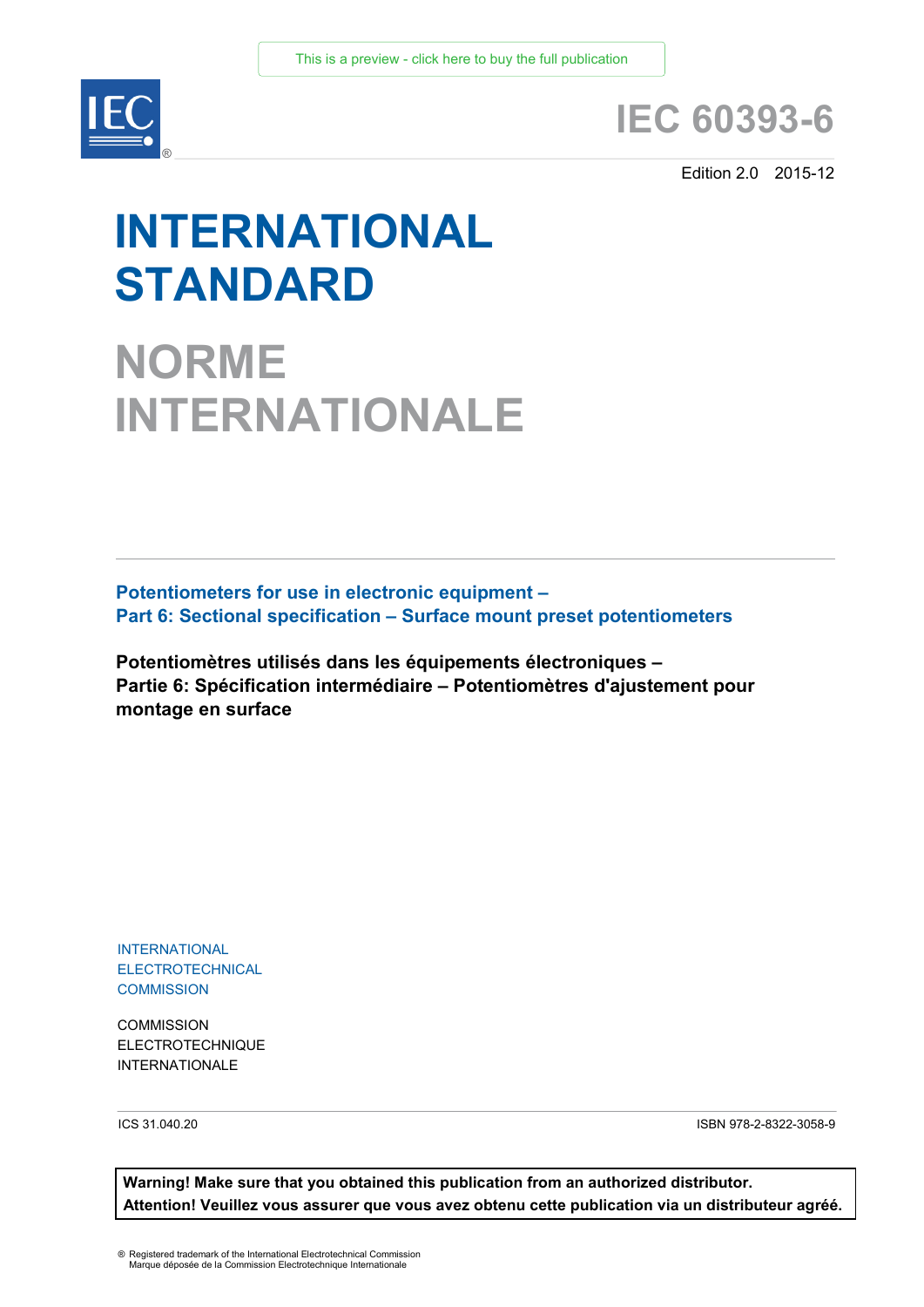$-2-$ 

IEC 60393-6:2015 © IEC 2015

### **CONTENTS**

| 1.             |               |                                                                          |  |
|----------------|---------------|--------------------------------------------------------------------------|--|
|                | 1.1           |                                                                          |  |
|                | 1.2           |                                                                          |  |
|                | 1.3           |                                                                          |  |
|                | 1.3.1         |                                                                          |  |
|                | 1.3.2         |                                                                          |  |
|                | 1.3.3         |                                                                          |  |
|                | 1.3.4         |                                                                          |  |
|                | 1.3.5         |                                                                          |  |
|                | 1.3.6         |                                                                          |  |
|                | 1.3.7         |                                                                          |  |
|                | 1.3.8         |                                                                          |  |
|                | 1.3.9         |                                                                          |  |
|                | 1.3.10        |                                                                          |  |
|                | 1.4           |                                                                          |  |
|                | 1.4.1         |                                                                          |  |
|                | 1.4.2         |                                                                          |  |
|                | 1.4.3         |                                                                          |  |
|                | 1.4.4         |                                                                          |  |
| $\overline{2}$ |               |                                                                          |  |
|                | 2.1           |                                                                          |  |
|                | 2.1.1         |                                                                          |  |
|                |               |                                                                          |  |
|                | 2.1.2         |                                                                          |  |
|                | 2.1.3         |                                                                          |  |
|                | 2.1.4         | Temperature coefficients and temperature characteristics of resistance10 |  |
|                | 2.1.5         |                                                                          |  |
|                | $2.2^{\circ}$ |                                                                          |  |
|                | 2.2.1         |                                                                          |  |
|                | 2.2.2         |                                                                          |  |
|                | 2.2.3         |                                                                          |  |
|                | 2.2.4         |                                                                          |  |
|                | 2.2.5         |                                                                          |  |
|                | 2.2.6         |                                                                          |  |
|                | 2.2.7         |                                                                          |  |
|                | 2.3           |                                                                          |  |
|                | 2.3.1         |                                                                          |  |
|                | 2.3.2         |                                                                          |  |
|                | 2.3.3         |                                                                          |  |
|                | 2.3.4         |                                                                          |  |
|                | 2.3.5         |                                                                          |  |
|                | 2.3.6         |                                                                          |  |
|                | 2.3.7         |                                                                          |  |
|                | 2.3.8         |                                                                          |  |
|                | 2.3.9         |                                                                          |  |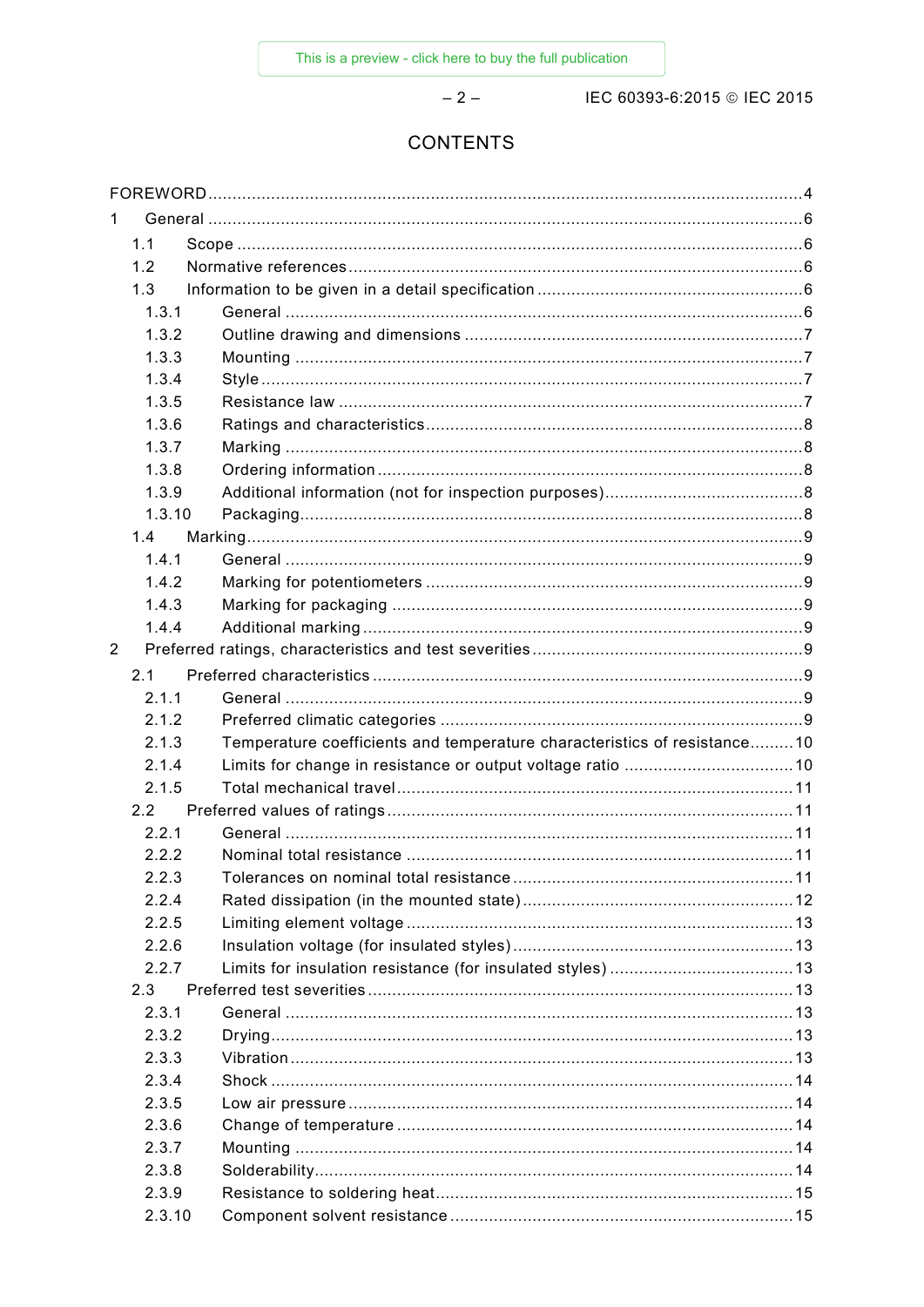IEC 60393-6:2015 © IEC 2015 – 3 –

| 2.3.11 |                                                                                     |  |
|--------|-------------------------------------------------------------------------------------|--|
| 3      |                                                                                     |  |
| 3.1    |                                                                                     |  |
| 3.2    |                                                                                     |  |
| 3.2.1  |                                                                                     |  |
| 3.2.2  |                                                                                     |  |
| 3.2.3  |                                                                                     |  |
| 3.3    |                                                                                     |  |
| 3.3.1  |                                                                                     |  |
| 3.3.2  | Qualification approval on the basis of the fixed sample size procedure 16           |  |
| 3.3.3  |                                                                                     |  |
| 3.4    |                                                                                     |  |
| 3.4.1  |                                                                                     |  |
| 3.4.2  |                                                                                     |  |
| 3.4.3  |                                                                                     |  |
| 3.5    |                                                                                     |  |
|        |                                                                                     |  |
|        |                                                                                     |  |
|        |                                                                                     |  |
|        |                                                                                     |  |
|        |                                                                                     |  |
|        | Table 1 - Temperature coefficients and temperature characteristics of resistance 10 |  |
|        |                                                                                     |  |
|        | Table 3 - Fixed sample size test schedule for qualification approval (1 of 7)18     |  |
|        |                                                                                     |  |
|        |                                                                                     |  |
|        |                                                                                     |  |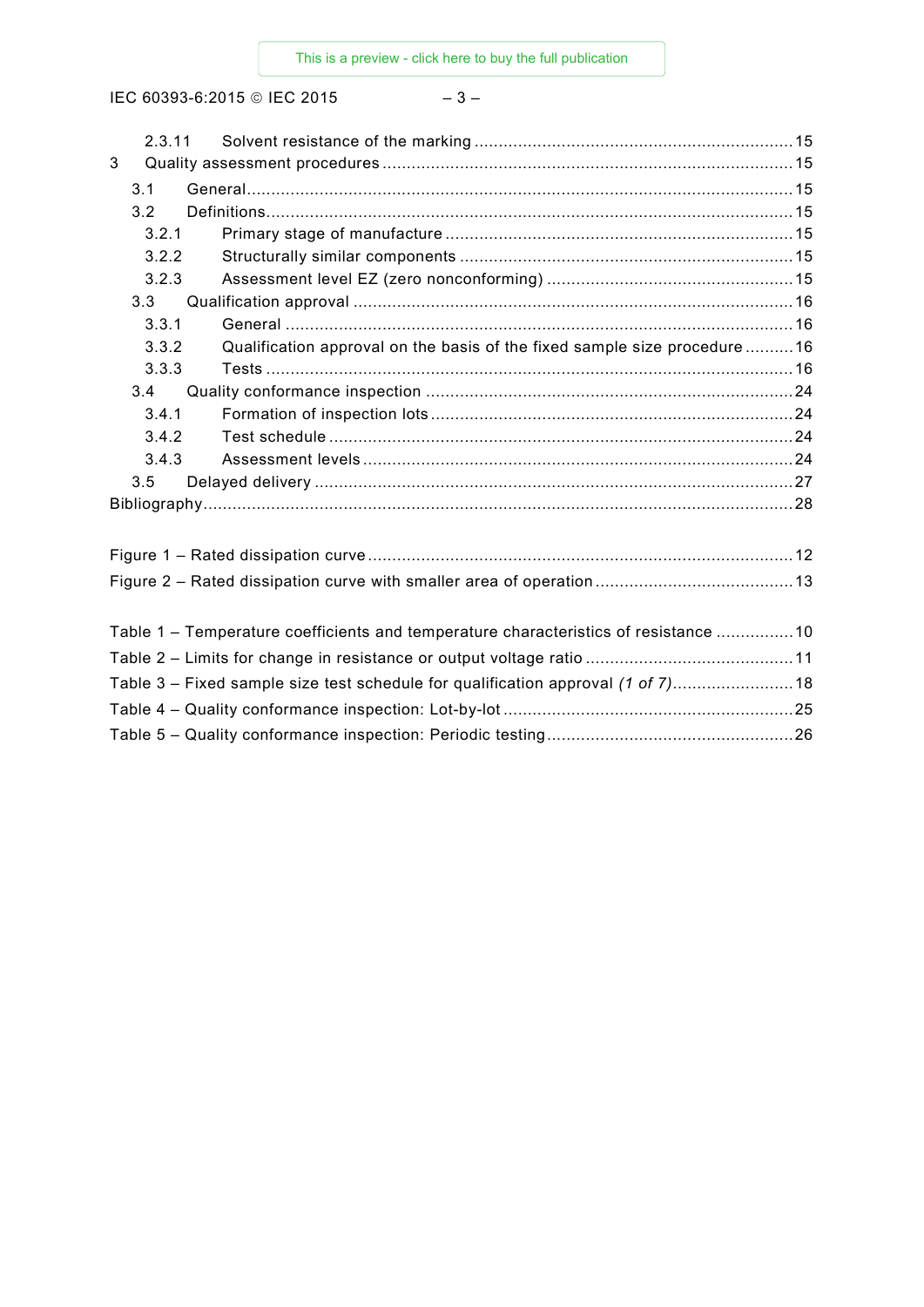[This is a preview - click here to buy the full publication](https://webstore.iec.ch/publication/23932&preview=1)

– 4 – IEC 60393-6:2015 IEC 2015

#### INTERNATIONAL ELECTROTECHNICAL COMMISSION

 $\overline{\phantom{a}}$ 

#### **POTENTIOMETERS FOR USE IN ELECTRONIC EQUIPMENT –**

#### **Part 6: Sectional specification – Surface mount preset potentiometers**

#### FOREWORD

- <span id="page-3-0"></span>1) The International Electrotechnical Commission (IEC) is a worldwide organization for standardization comprising all national electrotechnical committees (IEC National Committees). The object of IEC is to promote international co-operation on all questions concerning standardization in the electrical and electronic fields. To this end and in addition to other activities, IEC publishes International Standards, Technical Specifications, Technical Reports, Publicly Available Specifications (PAS) and Guides (hereafter referred to as "IEC Publication(s)"). Their preparation is entrusted to technical committees; any IEC National Committee interested in the subject dealt with may participate in this preparatory work. International, governmental and nongovernmental organizations liaising with the IEC also participate in this preparation. IEC collaborates closely with the International Organization for Standardization (ISO) in accordance with conditions determined by agreement between the two organizations.
- 2) The formal decisions or agreements of IEC on technical matters express, as nearly as possible, an international consensus of opinion on the relevant subjects since each technical committee has representation from all interested IEC National Committees.
- 3) IEC Publications have the form of recommendations for international use and are accepted by IEC National Committees in that sense. While all reasonable efforts are made to ensure that the technical content of IEC Publications is accurate, IEC cannot be held responsible for the way in which they are used or for any misinterpretation by any end user.
- 4) In order to promote international uniformity, IEC National Committees undertake to apply IEC Publications transparently to the maximum extent possible in their national and regional publications. Any divergence between any IEC Publication and the corresponding national or regional publication shall be clearly indicated in the latter.
- 5) IEC itself does not provide any attestation of conformity. Independent certification bodies provide conformity assessment services and, in some areas, access to IEC marks of conformity. IEC is not responsible for any services carried out by independent certification bodies.
- 6) All users should ensure that they have the latest edition of this publication.
- 7) No liability shall attach to IEC or its directors, employees, servants or agents including individual experts and members of its technical committees and IEC National Committees for any personal injury, property damage or other damage of any nature whatsoever, whether direct or indirect, or for costs (including legal fees) and expenses arising out of the publication, use of, or reliance upon, this IEC Publication or any other IEC Publications.
- 8) Attention is drawn to the Normative references cited in this publication. Use of the referenced publications is indispensable for the correct application of this publication.
- 9) Attention is drawn to the possibility that some of the elements of this IEC Publication may be the subject of patent rights. IEC shall not be held responsible for identifying any or all such patent rights.

International Standard IEC 60393-6 has been prepared by IEC technical committee 40: Capacitors and resistors for electronic equipment.

This second edition cancels and replaces the first edition published in 2003 and constitutes a technical revision.

This edition includes the following significant technical changes with respect to the previous edition:

- a) revision of the information on the assessment level EZ (zero nonconforming);
- b) complete editorial revision.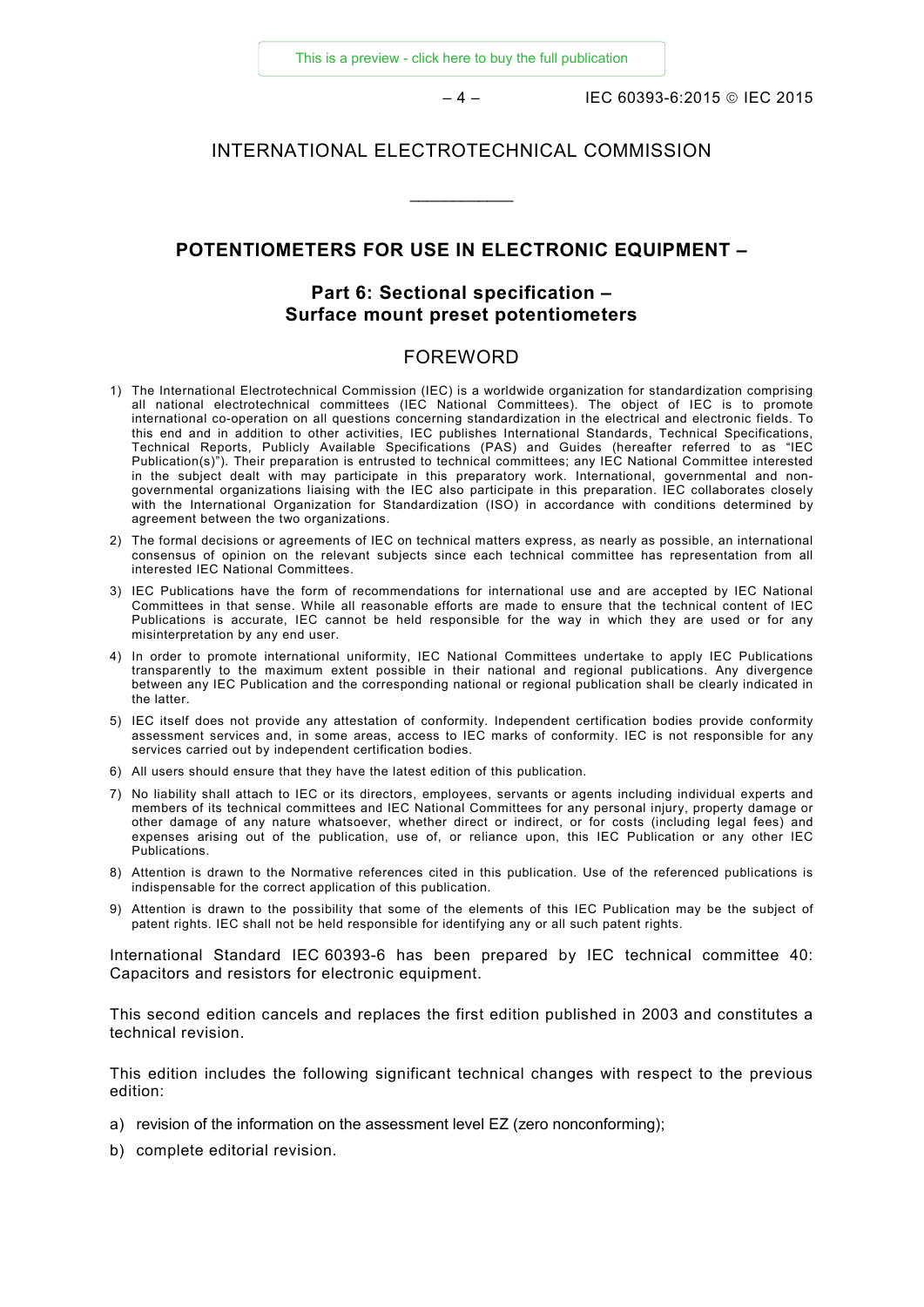IEC 60393-6:2015 © IEC 2015 – 5 –

The text of this standard is based on the following documents:

| <b>FDIS</b>  | Report on voting |
|--------------|------------------|
| 40/2409/FDIS | 40/2424/RVD      |

Full information on the voting for the approval of this standard can be found in the report on voting indicated in the above table.

This International Standard is to be used in conjunction with IEC 60393-1:2008.

A list of all parts in the IEC 60363 series, published under the general title *Potentiometers for use in electronic equipment*, can be found on the IEC website.

This publication has been drafted in accordance with the ISO/IEC Directives, Part 2.

The committee has decided that the contents of this publication will remain unchanged until the stability date indicated on the IEC web site under "http://webstore.iec.ch" in the data related to the specific publication. At this date, the publication will be

- reconfirmed,
- withdrawn,
- replaced by a revised edition, or
- amended.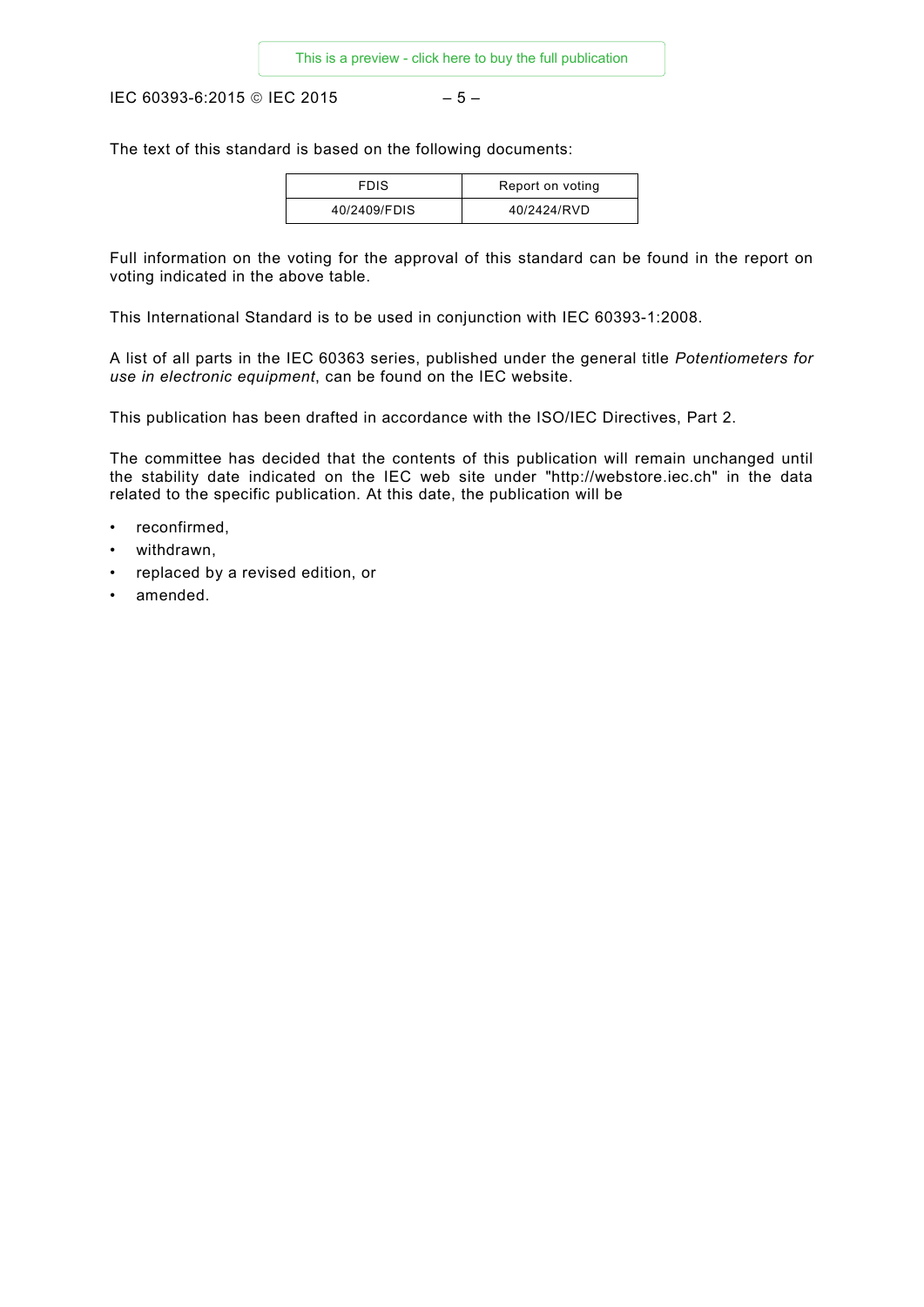– 6 – IEC 60393-6:2015 IEC 2015

#### **POTENTIOMETERS FOR USE IN ELECTRONIC EQUIPMENT –**

#### **Part 6: Sectional specification – Surface mount preset potentiometers**

#### <span id="page-5-0"></span>**1 General**

#### <span id="page-5-1"></span>**1.1 Scope**

This part of IEC 60393 applies to surface mount preset potentiometers for use in electronic equipment.

This part of IEC 60393 prescribes preferred ratings and characteristics and selects from IEC 60393-1, the appropriate quality assessment procedures, tests and measuring methods, and it gives general performance requirements for this type of potentiometers.

This standard gives the minimum performance requirements and test severities.

#### <span id="page-5-2"></span>**1.2 Normative references**

The following documents, in whole or in part, are normatively referenced in this document and are indispensable for its application. For dated references, only the edition cited applies. For undated references, the latest edition of the referenced document (including any amendments) applies.

IEC 60062, *Marking code for resistors and capacitors*

IEC 60068-1:2013, *Environmental testing – Part 1: General and guidance*

IEC 60068-2-1:2007, *Environmental testing – Part 2-1: Tests – Test A: Cold*

IEC 60068-2-2:2007, *Environmental testing – Part 2-2: Tests – Test B: Dry heat*

IEC 60068-2-58:2004, *Environmental testing – Part 2-58: Tests – Test Td: Test methods for solderability, resistance to dissolution of metallization and to soldering heat of surface mounting devices (SMD)*

IEC 60286-3, *Packaging of components for automatic handling – Part 3: Packaging of surface mount components on continuous tapes*

IEC 60393-1:2008, *Potentiometers for use in electronic equipment – Part 1: Generic specification*

<span id="page-5-4"></span><span id="page-5-3"></span>IEC 61193-2:2007, *Quality assessment systems – Part 2: Selection and use of sampling plans for inspection of electronic components and packages*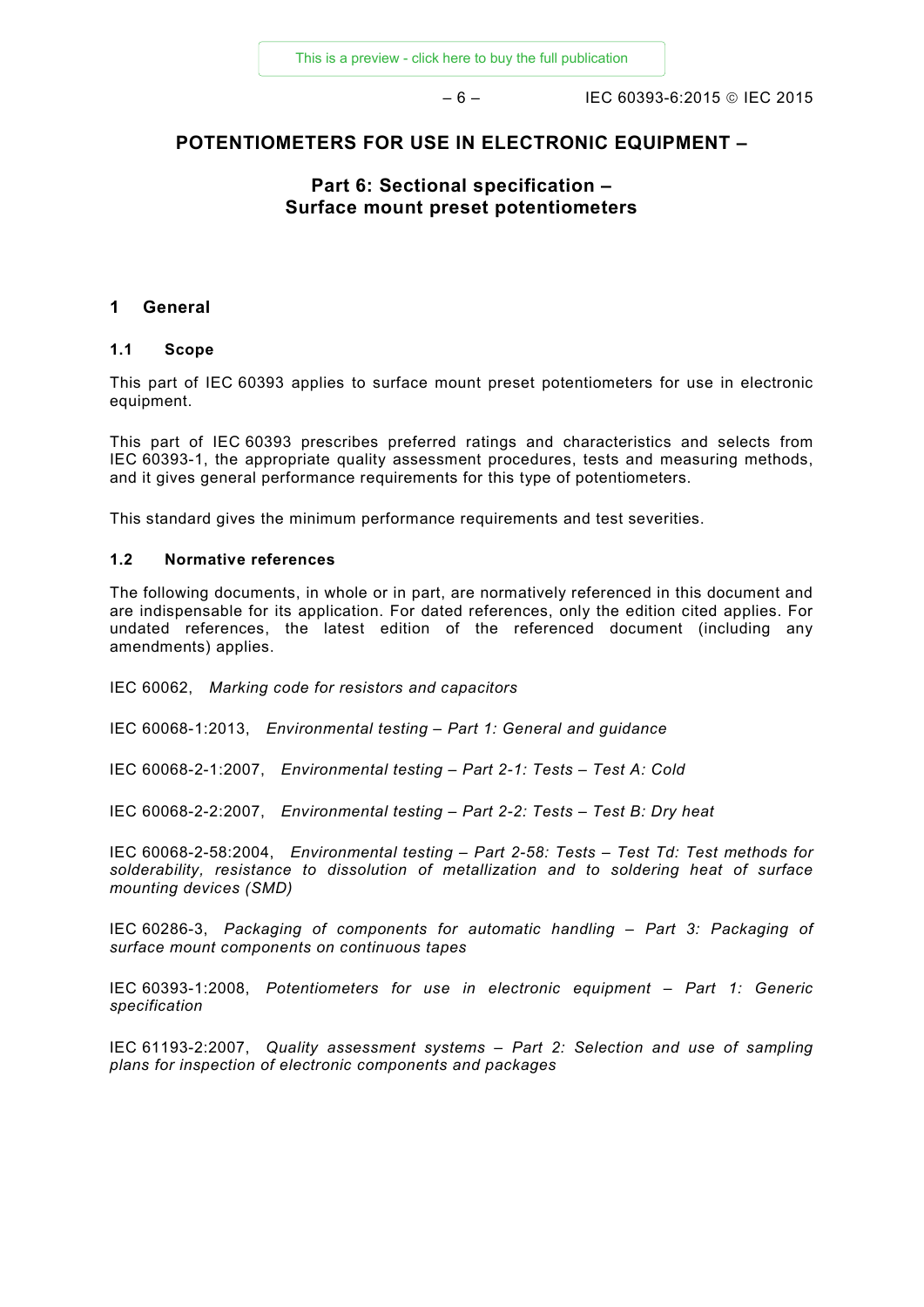$-30-$ 

IEC 60393-6:2015 © IEC 2015

#### SOMMAIRE

| 1.             |                                                                                     |  |
|----------------|-------------------------------------------------------------------------------------|--|
| 1.1            |                                                                                     |  |
| 1.2            |                                                                                     |  |
| 1.3            | Informations devant figurer dans la spécification particulière 34                   |  |
| 1.3.1          |                                                                                     |  |
| 1.3.2          |                                                                                     |  |
| 1.3.3          |                                                                                     |  |
| 1.3.4          |                                                                                     |  |
| 1.3.5          |                                                                                     |  |
| 1.3.6          |                                                                                     |  |
| 1.3.7          |                                                                                     |  |
| 1.3.8          |                                                                                     |  |
| 1.3.9          | Informations supplémentaires (non destinées au contrôle)37                          |  |
| 1.3.10         |                                                                                     |  |
| 1.4            |                                                                                     |  |
| 1.4.1          |                                                                                     |  |
| 1.4.2          |                                                                                     |  |
| 1.4.3          |                                                                                     |  |
| 1.4.4          |                                                                                     |  |
| $\overline{2}$ | Valeurs assignées, caractéristiques et sévérités préférentielles pour les essais 37 |  |
| 2.1            |                                                                                     |  |
| 2.1.1          |                                                                                     |  |
| 2.1.2          |                                                                                     |  |
| 2.1.3          | Coefficients de température et caractéristiques de température de                   |  |
| 2.1.4          | Limites pour la variation de résistance ou de rapport de tension de                 |  |
|                |                                                                                     |  |
| 2.1.5          |                                                                                     |  |
| 2.2            |                                                                                     |  |
| 2.2.1          |                                                                                     |  |
| 2.2.2          |                                                                                     |  |
| 2.2.3          |                                                                                     |  |
| 2.2.4          |                                                                                     |  |
| 2.2.5          |                                                                                     |  |
| 2.2.6          |                                                                                     |  |
| 2.2.7          |                                                                                     |  |
| 2.3            |                                                                                     |  |
| 2.3.1          |                                                                                     |  |
| 2.3.2          |                                                                                     |  |
| 2.3.3          |                                                                                     |  |
| 2.3.4          |                                                                                     |  |
| 2.3.5          |                                                                                     |  |
| 2.3.6          |                                                                                     |  |
| 2.3.7          |                                                                                     |  |
| 2.3.8          |                                                                                     |  |
| 2.3.9          |                                                                                     |  |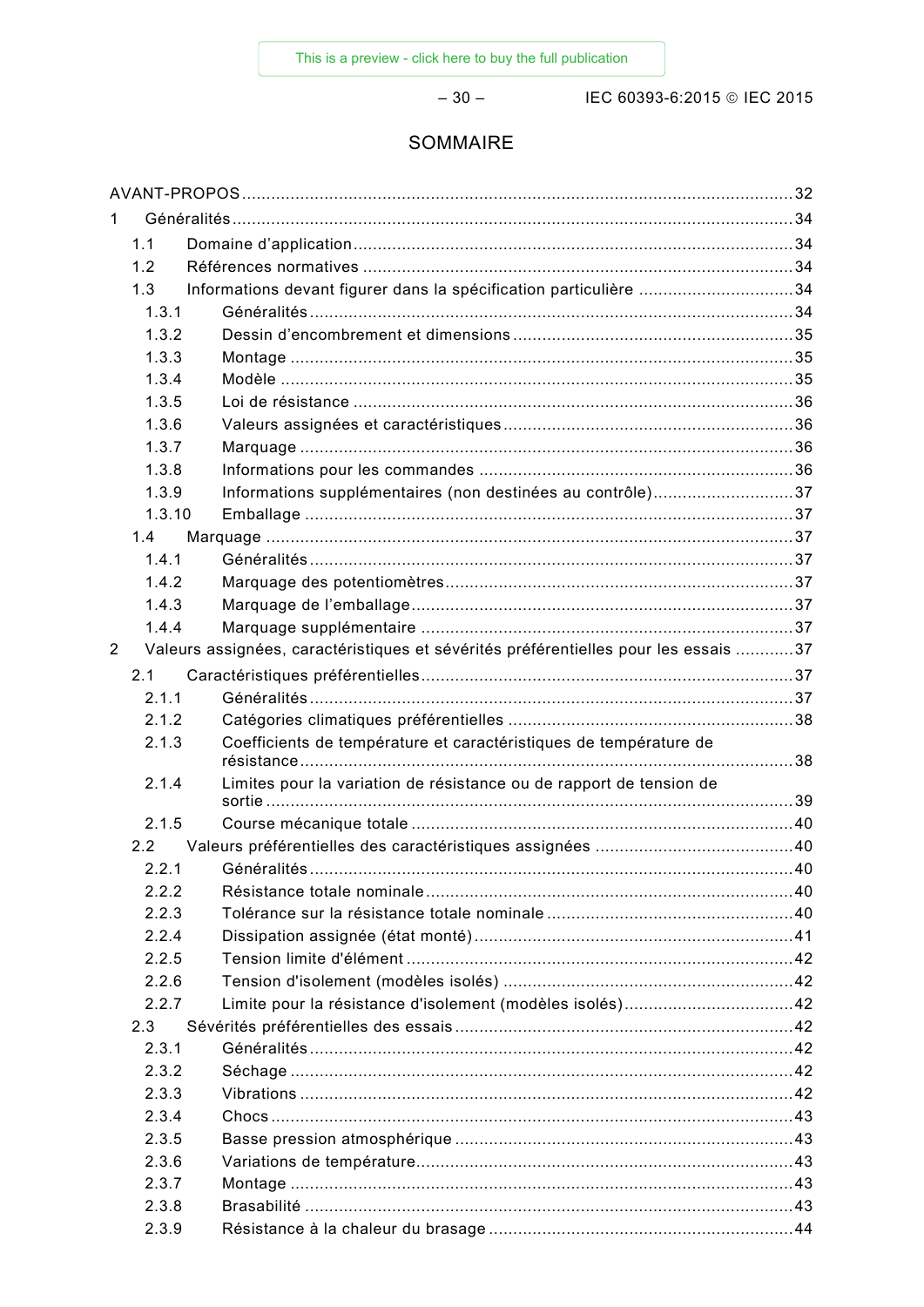IEC 60393-6:2015 © IEC 2015 – 31 –

|  | ۰.<br>× |  |
|--|---------|--|
|--|---------|--|

|   | 2.3.10 |                                                                                         |  |
|---|--------|-----------------------------------------------------------------------------------------|--|
|   | 2.3.11 |                                                                                         |  |
| 3 |        |                                                                                         |  |
|   | 3.1    |                                                                                         |  |
|   | 3.2    |                                                                                         |  |
|   | 3.2.1  |                                                                                         |  |
|   | 3.2.2  |                                                                                         |  |
|   | 3.2.3  |                                                                                         |  |
|   | 3.3    |                                                                                         |  |
|   | 3.3.1  |                                                                                         |  |
|   | 3.3.2  | Homologation basée sur la procédure utilisant un nombre d'échantillons                  |  |
|   | 3.3.3  |                                                                                         |  |
|   | 3.4    |                                                                                         |  |
|   | 3.4.1  |                                                                                         |  |
|   | 3.4.2  |                                                                                         |  |
|   | 3.4.3  |                                                                                         |  |
|   | 3.5    |                                                                                         |  |
|   |        |                                                                                         |  |
|   |        |                                                                                         |  |
|   |        |                                                                                         |  |
|   |        | Figure 2 – Courbe de dissipation assignée avec une zone de fonctionnement plus          |  |
|   |        | Tableau 1 – Coefficients de température et caractéristiques de température de           |  |
|   |        |                                                                                         |  |
|   |        | Tableau 2 – Limites de la variation de résistance ou de rapport de tension de sortie 40 |  |
|   |        | Tableau 3 – Programme d'essais avec un nombre d'échantillons fixe pour                  |  |
|   |        |                                                                                         |  |
|   |        | Tableau 5 – Contrôle de conformité de la qualité: Essai périodique 55                   |  |
|   |        |                                                                                         |  |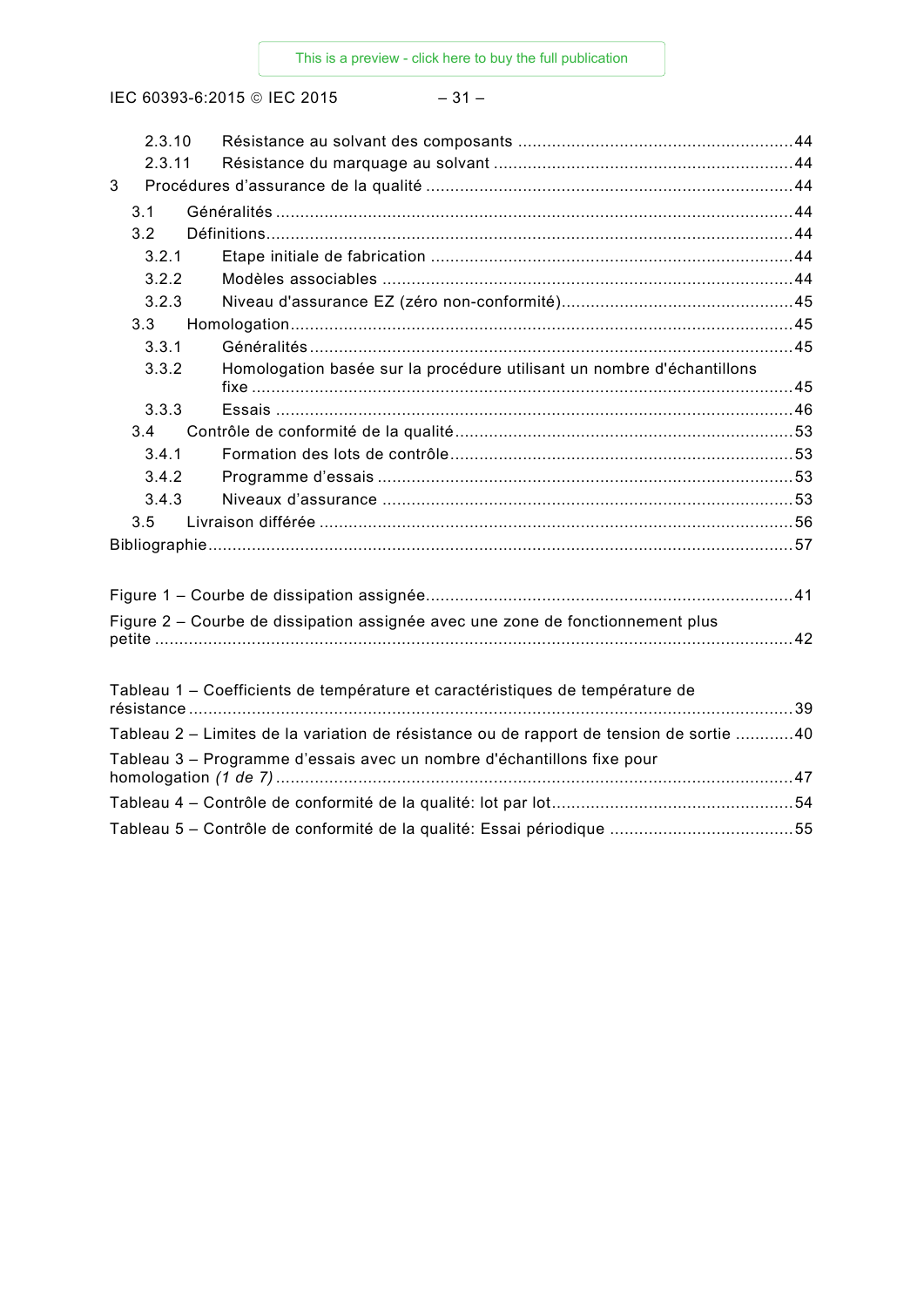[This is a preview - click here to buy the full publication](https://webstore.iec.ch/publication/23932&preview=1)

– 32 – IEC 60393-6:2015 IEC 2015

#### COMMISSION ÉLECTROTECHNIQUE INTERNATIONALE

 $\overline{\phantom{a}}$ 

#### **POTENTIOMÈTRES UTILISÉS DANS LES ÉQUIPEMENTS ÉLECTRONIQUES –**

#### **Partie 6: Spécification intermédiaire – Potentiomètres d'ajustement pour montage en surface**

#### AVANT-PROPOS

- <span id="page-8-0"></span>1) La Commission Electrotechnique Internationale (IEC) est une organisation mondiale de normalisation composée de l'ensemble des comités électrotechniques nationaux (Comités nationaux de l'IEC). L'IEC a pour objet de favoriser la coopération internationale pour toutes les questions de normalisation dans les domaines de l'électricité et de l'électronique. A cet effet, l'IEC – entre autres activités – publie des Normes internationales, des Spécifications techniques, des Rapports techniques, des Spécifications accessibles au public (PAS) et des Guides (ci-après dénommés "Publication(s) de l'IEC"). Leur élaboration est confiée à des comités d'études, aux travaux desquels tout Comité national intéressé par le sujet traité peut participer. Les organisations internationales, gouvernementales et non gouvernementales, en liaison avec l'IEC, participent également aux travaux. L'IEC collabore étroitement avec l'Organisation Internationale de Normalisation (ISO), selon des conditions fixées par accord entre les deux organisations.
- 2) Les décisions ou accords officiels de l'IEC concernant les questions techniques représentent, dans la mesure du possible, un accord international sur les sujets étudiés, étant donné que les Comités nationaux de l'IEC intéressés sont représentés dans chaque comité d'études.
- 3) Les Publications de l'IEC se présentent sous la forme de recommandations internationales et sont agréées comme telles par les Comités nationaux de l'IEC. Tous les efforts raisonnables sont entrepris afin que l'IEC s'assure de l'exactitude du contenu technique de ses publications; l'IEC ne peut pas être tenue responsable de l'éventuelle mauvaise utilisation ou interprétation qui en est faite par un quelconque utilisateur final.
- 4) Dans le but d'encourager l'uniformité internationale, les Comités nationaux de l'IEC s'engagent, dans toute la mesure possible, à appliquer de façon transparente les Publications de l'IEC dans leurs publications nationales et régionales. Toutes divergences entre toutes Publications de l'IEC et toutes publications nationales ou régionales correspondantes doivent être indiquées en termes clairs dans ces dernières.
- 5) L'IEC elle-même ne fournit aucune attestation de conformité. Des organismes de certification indépendants fournissent des services d'évaluation de conformité et, dans certains secteurs, accèdent aux marques de conformité de l'IEC. L'IEC n'est responsable d'aucun des services effectués par les organismes de certification indépendants.
- 6) Tous les utilisateurs doivent s'assurer qu'ils sont en possession de la dernière édition de cette publication.
- 7) Aucune responsabilité ne doit être imputée à l'IEC, à ses administrateurs, employés, auxiliaires ou mandataires, y compris ses experts particuliers et les membres de ses comités d'études et des Comités nationaux de l'IEC, pour tout préjudice causé en cas de dommages corporels et matériels, ou de tout autre dommage de quelque nature que ce soit, directe ou indirecte, ou pour supporter les coûts (y compris les frais de justice) et les dépenses découlant de la publication ou de l'utilisation de cette Publication de l'IEC ou de toute autre Publication de l'IEC, ou au crédit qui lui est accordé.
- 8) L'attention est attirée sur les références normatives citées dans cette publication. L'utilisation de publications référencées est obligatoire pour une application correcte de la présente publication.
- 9) L'attention est attirée sur le fait que certains des éléments de la présente Publication de l'IEC peuvent faire l'objet de droits de brevet. L'IEC ne saurait être tenue pour responsable de ne pas avoir identifié de tels droits de brevets et de ne pas avoir signalé leur existence.

La Norme internationale IEC 60393-6 a été établie par le comité d'études 40 de l'IEC: Condensateurs et résistances pour équipements électroniques.

La présente deuxième édition annule et remplace la première édition publiée en 2003, dont elle constitue une révision technique.

Cette édition inclut les modifications techniques majeures suivantes par rapport à l'édition précédente:

- a) Révision des informations sur les niveaux d'assurance EZ (zéro non-conformité);
- b) Révision éditoriale complète.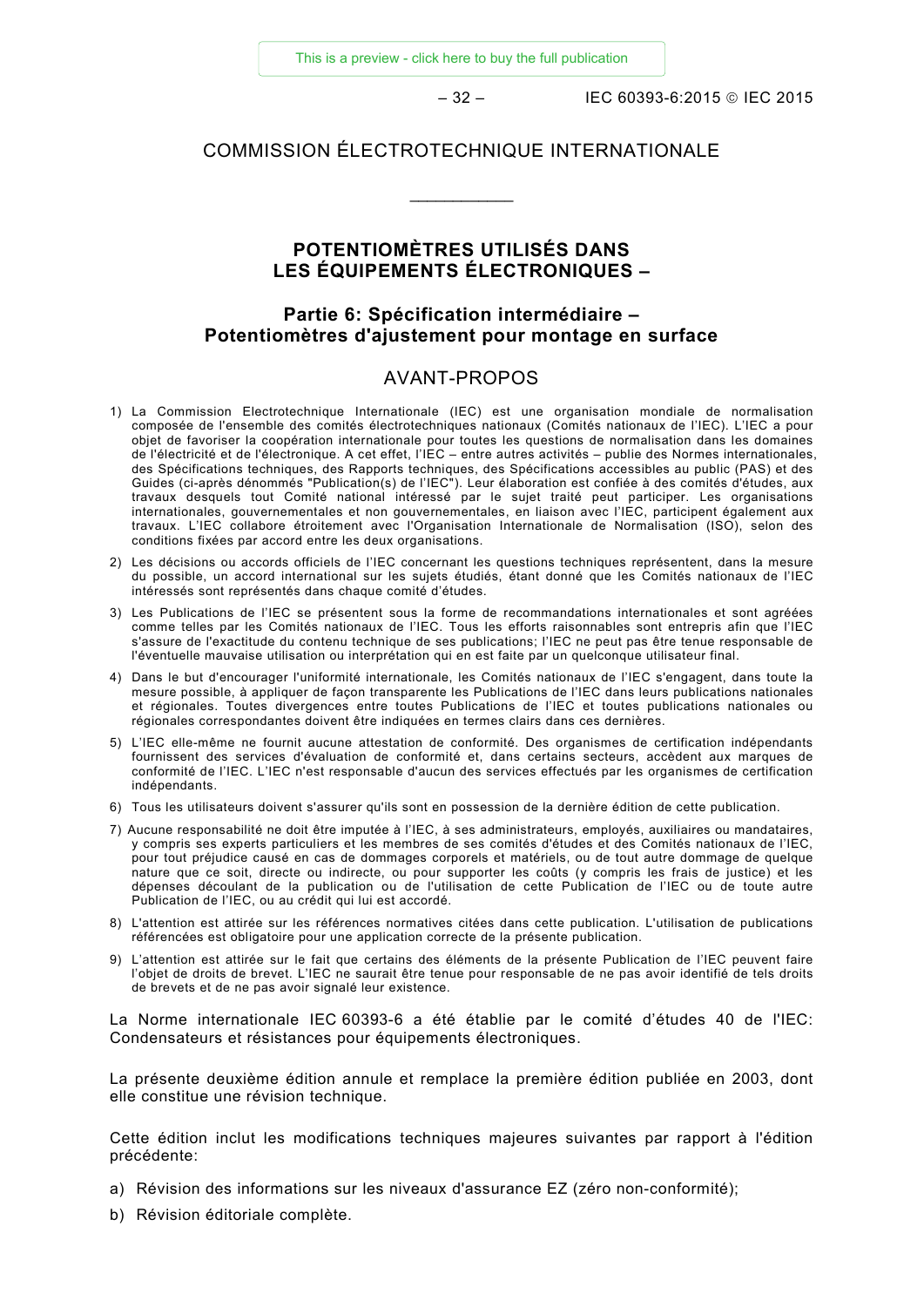IEC 60393-6:2015 © IEC 2015 – 33 –

Le texte de cette norme est issu des documents suivants:

| <b>FDIS</b>  | Rapport de vote |
|--------------|-----------------|
| 40/2409/FDIS | 40/2424/RVD     |

Le rapport de vote indiqué dans le tableau ci-dessus donne toute information sur le vote ayant abouti à l'approbation de cette norme.

La présente Norme internationale doit être utilisée conjointement avec l'IEC 60393-1:2008.

Une liste de toutes les parties de la série IEC 60363, publiées sous le titre général *Potentiomètres utilisés dans les équipements électroniques*, peut être consultée sur le site web de l'IEC.

Cette publication a été rédigée selon les Directives ISO/IEC, Partie 2.

Le comité a décidé que le contenu de cette publication ne sera pas modifié avant la date de stabilité indiquée sur le site web de l'IEC sous "http://webstore.iec.ch" dans les données relatives à la publication recherchée. A cette date, la publication sera

- reconduite,
- supprimée,
- remplacée par une édition révisée, ou
- amendée.